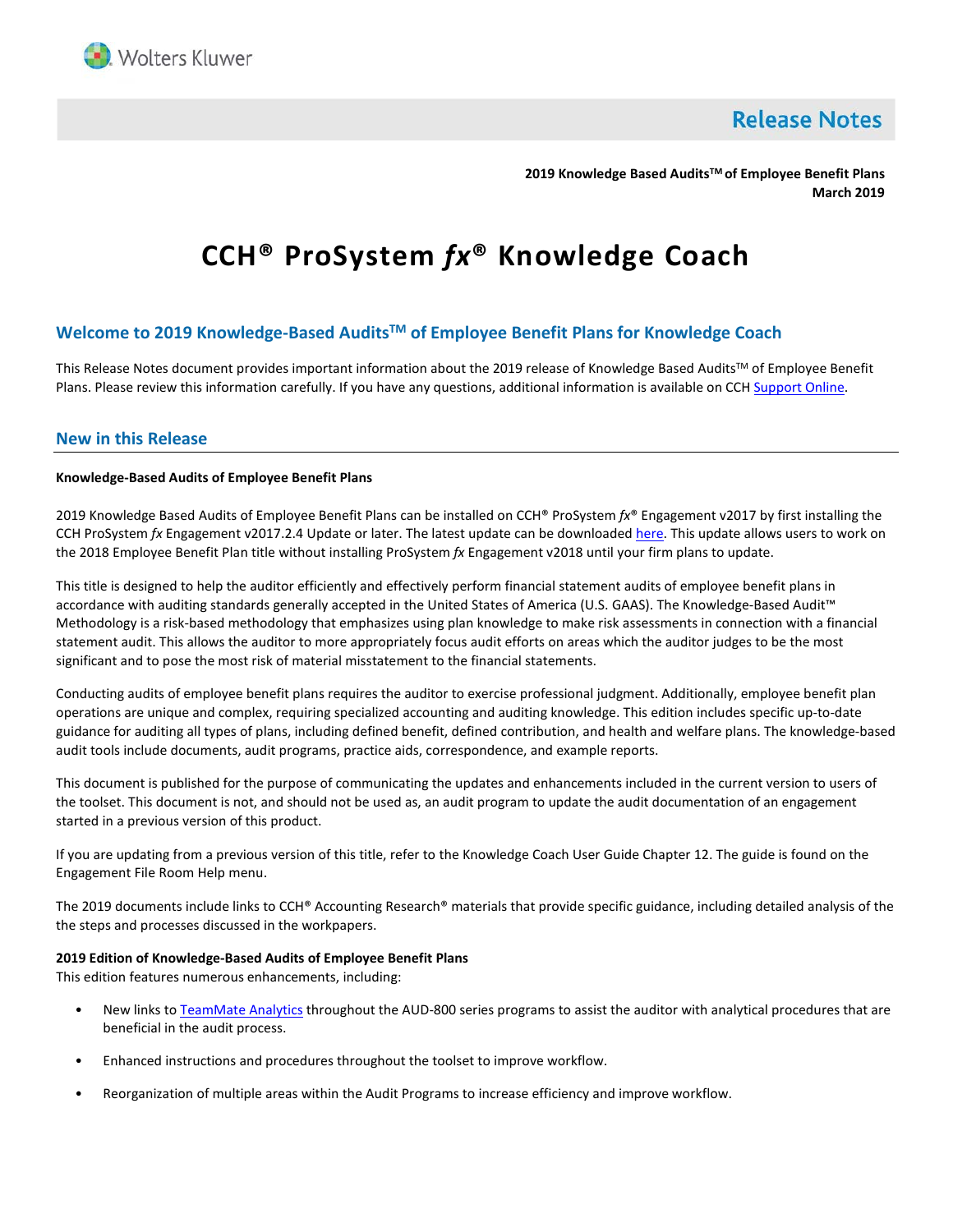- New and reorganized columns in the workpapers documenting internal controls (KBA-400s) to improve workflow and address questions customers have raised in the past. Refer to KCO-001 for more descriptive changes and roll forward considerations.
- Enhancements to the activity-level control forms with updated subprocesses and activity-level control objectives throughout all the KBA-403 series workpapers.
- Changes to the benchmark/rule of thumb percentage table in KBA-301 Worksheet for Determination of Materiality, Performance Materiality, and Thresholds for Trivial Amounts, so users can document a separate benchmark and rule of thumb percentage not used in the KBA methodology.
- A new comments table in AUD-100 Engagement-Level Tailoring Questions to document any information you want to capture related to tailoring.
- New tips for the new proposed statements on auditing standards and new finalized FASB standards, including Omnibus Statement Auditing Standards, 2018.
- A new example planned response to Management Override of Controls in KBA-502 which flows to the AUD-800 series. This can be modified in the risk pane for the Financial Statement Level Risk of Management Override of Controls and should be modified by the user based on the specific audit.
- Removing "Net Assets" benchmark from KBA-301 Worksheet for Determination of Materiality, Performance Materiality, and Thresholds for Trivial Amounts to better align with the industry.
- Updating AID-903A Audit Report Preparation Checklist (For 11-K Filings) based on new PCAOB Auditing Standard (AS) 3101, Reports on Audited Financial Statements. Please note that this workpaper resets automatically on roll forward due to content changes.
- Adding new workpaper COR-912 Management Letter Comments Illustration

[Click here](http://support.cch.com/updates/KnowledgeCoach/pdf/guides_tab/2019%20Employee%20Benefit%20Plans%20Title%20Overview%20for%20Knowledge%20Coach%20Users.pdf) for the 2019 Audits of Employee Benefit Plans Title Overview for Knowledge Coach Users.

In addition, forms and practice aids throughout have been updated to include new examples and tips, and, where applicable, to take into account:

## **New literature, standards, and developments, reflected in the following current audit and accounting guidance:**

- SAS-133, Auditor Involvement with Exempt Offering Documents
- AU-C 940, An Audit of Internal Control Over Financial Reporting That Is Integrated With an Audit of Financial Statements
- PCAOB Auditing Standard (AS) 3101, Reports on Audited Financial Statements
- Revised AICPA Code of Professional Conduct (Code) including ET Section 1.295, Nonattest Services
- FASB Accounting Standards Codification™ as of December 31, 2018, through Accounting Standards Update No. 2018-20

## **Notes:**

- Make sure to save changes to workpapers before closing the workpaper or the binder to ensure data is correctly updated.
- If Knowledge Coach Microsoft® Word workpapers where you are the Current Editor become read-only or crash, please do the following:
	- 1. Keep the binder with the affected workpapers open.
	- 2. Select the workpaper in the binder window.
	- 3. Go to **Tools > Save Knowledge Coach Answers**.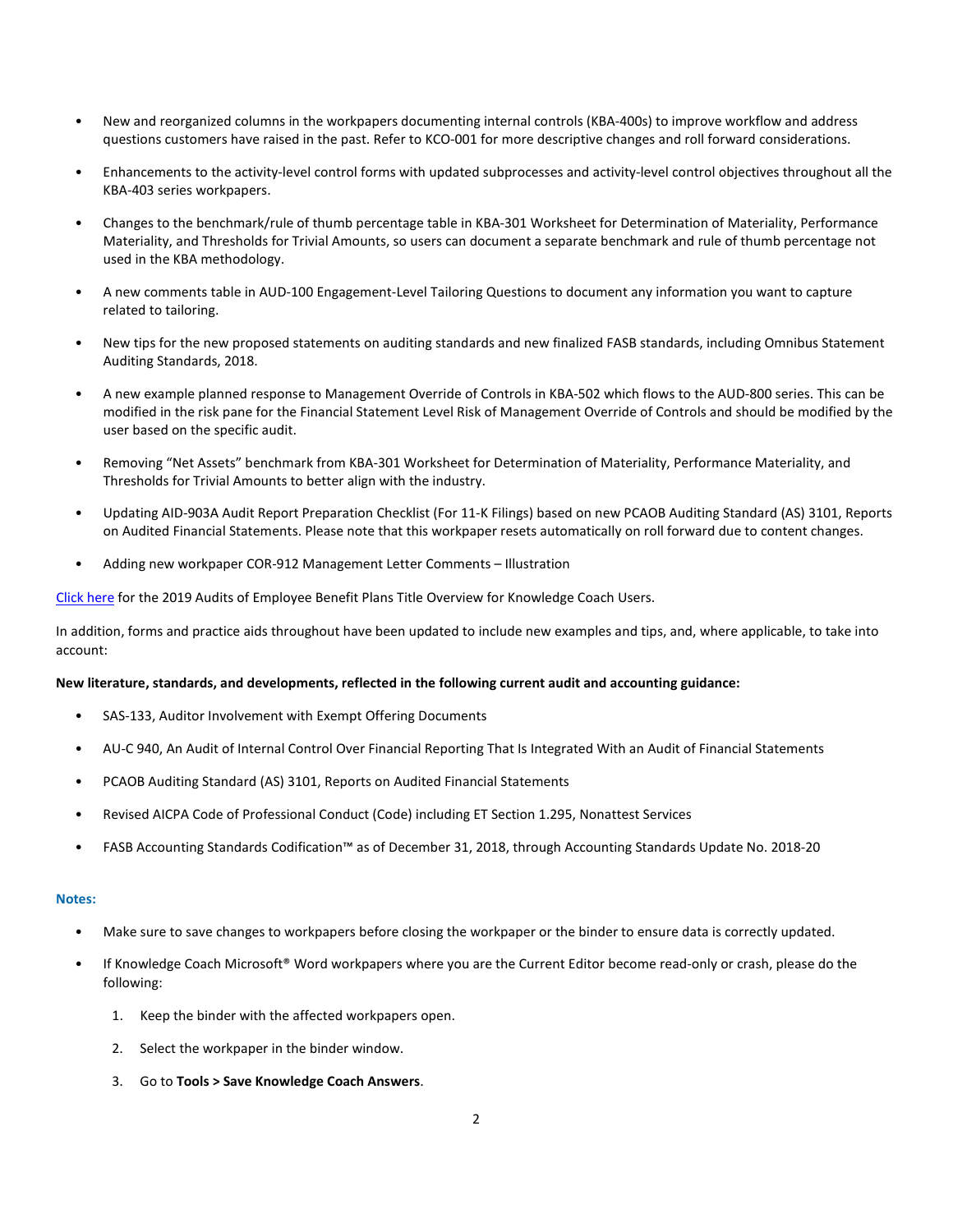## **System Requirements**

- This title requires the 2018 Financial Statement Base Title. The 2018 Financial Statement Base title **must** be installed with one of the following versions of CCH® ProSystem *fx* ® Engagement and Knowledge Coach.
	- o Engagement and Knowledge Coach v2017 with CCH ProSystem *fx* Engagement v2017.2.4 Update or later availabl[e here.](https://support.cch.com/updates/Engagement/release2017/release2017.aspx)  To identify what version you are running, please go to the **Help > About** window within the application.
	- o Engagement and Knowledge Coach v2018 or later.
- If you are upgrading from Engagement v7.1 or older please contact [Technical Support.](https://support.cch.com/contact)
- A minimum of 4GB of RAM is required for optimal performance when opening and navigating through Knowledge Coach workpapers.

#### **License Requirements**

This title requires the Knowledge-Based Audits of Employee Benefit Plans license. Users who does not have a license for this title cannot use Knowledge Coach functionality in workpapers.

For information on updating your licensing, see [How do I add or update CCH ProSystem fx Engagement Licenses?](https://support.cch.com/kb/solution.aspx/sw3937) on our Web site.

For information on assigning licenses, see [How do I assign Engagement Licenses?](https://support.cch.com/kb/solution.aspx/sw3943) on our Web site.

# **Download Instructions**

If you plan to use this title on Engagement and Knowledge Coach v2017, first apply the CCH ProSystem *fx* Engagement v2017.2.4 Update to all machines, including Admin servers and terminal servers, before installing the title. Review the Update's [release notes](https://d2iceilwdglxpz.cloudfront.net/release_notes/CCH%20ProSystem%20fx%20Engagement%20Release%20Notes%202017.2.4.pdf) for more information on deployment.

To download this title:

- 1. Navigate to the [Knowledge Coach Updates](http://support.cch.com/updates/KnowledgeCoach) section of the Engagement Support Website.
- 2. Select the Knowledge Coach Series. The series are arranged by title type, then industry.
- 3. Click **Download File** next to the title you want to download.

**Note**: On some occasions the content package file (.KCP) downloads with the extension changed to .ZIP. If this occurs, change the extension of the downloaded file to KCP using all capital letters.

You must install the 2018 Financial Statement Base title before installing the 2019 Knowledge Based Audits of Employee Benefit Plans.

The Financial Statement Base title is also available on th[e Knowledge Coach Update Website.](http://support.cch.com/updates/KnowledgeCoach)

The Knowledge Coach Content Package (KCP) download is a proprietary file that must be installed from within Engagement. Save this KCP file to a location on your local drive, and follow the Installation Instructions below.

# **Installation Instructions**

Once you have downloaded your Knowledge Coach title, add it to the list of titles within CCH ProSystem *fx* Engagement. The only additional system requirement is that you have approximately 75MB of disk space to store your Knowledge Coach Program content files. Please refer to the Engagement with Knowledge Coach Release Notes for any other system requirements.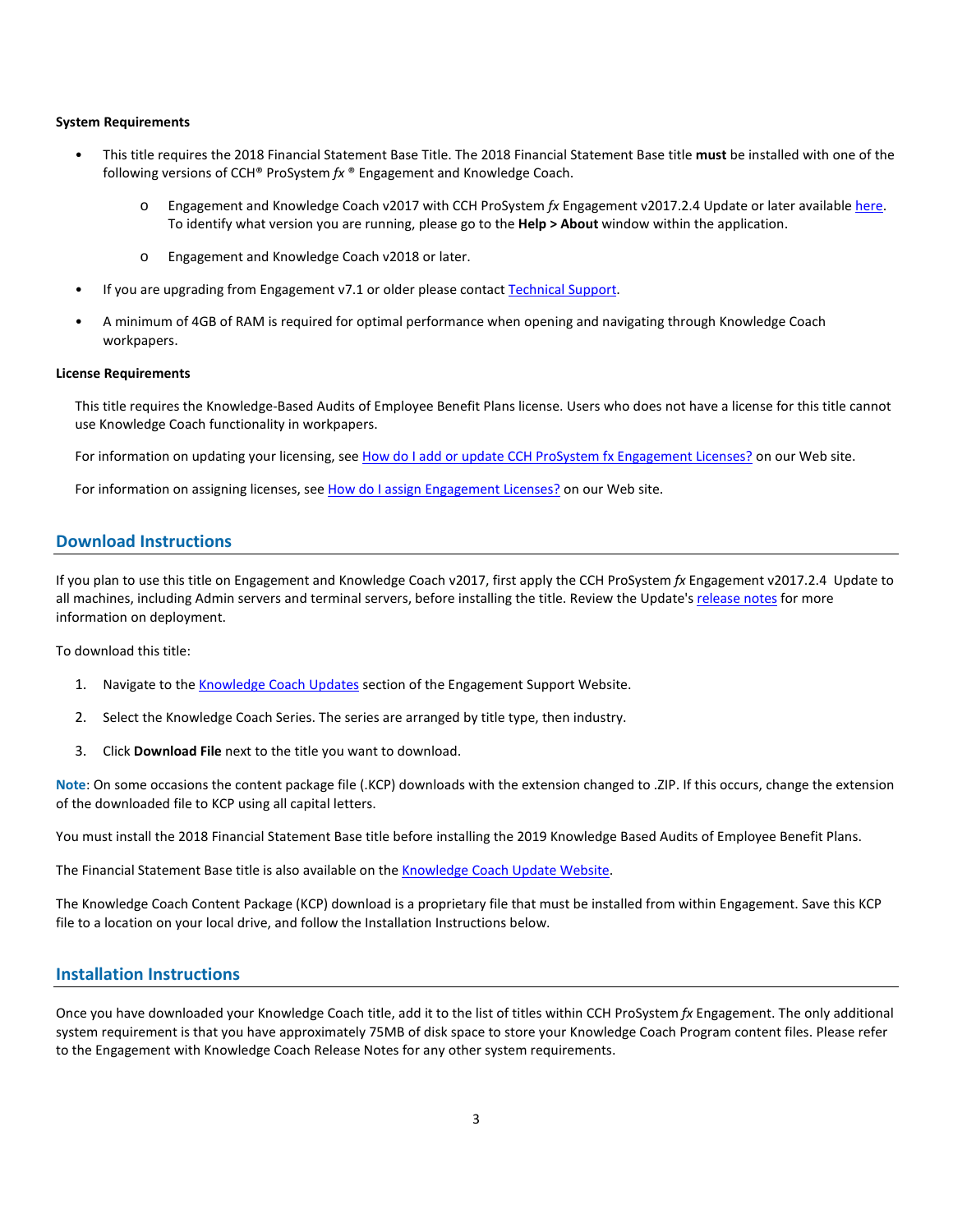After downloading the 2019 Knowledge Based Audits of Employee Benefit Plans, do the following:

- 1. Launch the Engagement Workpaper Management application so that the Local File Room displays.
- 2. Select **Tools > Knowledge Coach Titles**. The *Knowledge Coach Titles* window displays.
- 3. Select **Add Title**.
- 4. Browse to the title package file (\*.KCP) that you previously downloaded from the Knowledge Coach Support Web site.
- 5. Select **Open**. The system displays a progress indicator while the title package is being added. You will receive a message that the title has been successfully installed once the process is complete.

To release a title:

- 1. Select one of the Knowledge Coach titles in the list that has been added but is not yet released.
- 2. Choose **Release Title**. The current date and time displays in the Date released column, and the status changes to "Released."

**Note**: In the Engagement Admin module, add and assign a Knowledge Coach module and the applicable Knowledge Coach title license to staff before using the workpapers.

**Important**: Once the 2019 Knowledge-Based Audits of Employee Benefit Plans title has been added and released, they will automatically deploy to other staff members when the staff members log in to the "Office" location or when they synchronize a binder that contains Knowledge Coach workpapers from this title.

# **Online Permission Key**

Permission key files may be downloaded from ou[r Web](https://prosystemfxsupport.tax.cchgroup.com/permkey/download.aspx) site or when adding or updating the new licenses in CCH ProSystem *fx* Engagement v2017 and higher. After updating the license file in the Engagement Admin module, licenses need to be assigned to the staff who will use 2019 Knowledge-Based Audits of Employee Benefit Plans.

If you have not already established a Single Sign-on (SSO) account with Customer Service, we urge you to do so at this time.

# CCH® Accounting Research Manager®

CCH Accounting Research Manager ("ARM") is the most comprehensive, up-to-date, and objective online database of financial reporting literature. It includes all authoritative and proposed accounting, auditing, and SEC literature, plus independent, expert-written interpretive guidance.

Available on ARM, the Knowledge-Based Audits of Employee Benefit Plans Guide helps you comply with the most recent professional standards and guidance for the conduct of audits of Employee Benefit Plans and to integrate the use of practice aids, tools, and other resources with its guidance. This publication supplements and complements the Knowledge-Based documents that are available in Knowledge Coach.

If you subscribe to an ARM library that includes Employee Benefit Plans content, you can link directly to source material from Resources in Knowledge Coach documents. These links have been updated to refer to the accounting standards under the FASB Accounting Standards Codifications. Also, if you subscribe to the Knowledge-Based Audits of Employee Benefit Plans Guide on ARM, you can take advantage of references to the guide material from within the Knowledge Coach documents.

With Accounting Research Manager, you maximize the efficiency of your research time, while enhancing your results. Learn more about our content, our experts, and how you can request your free trial by visiting the [Accounting Research Manager Web](http://www.accountingresearchmanager.com/) site. You can also access the Accounting Research Manager Web site by selecting **Engagement > Binder Window > Shortcuts Bar > Guidance tab**.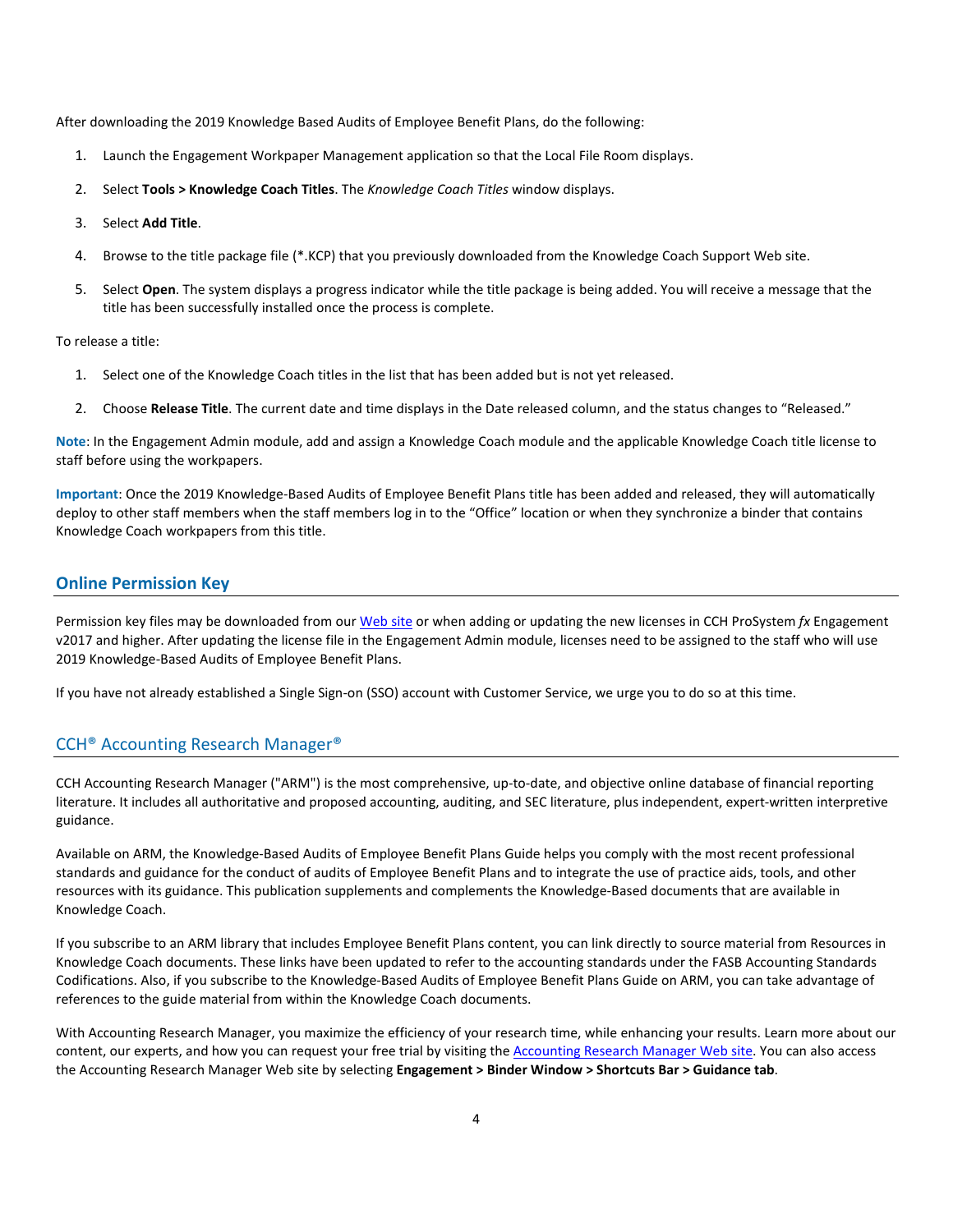# Using Your Knowledge Coach Content

To use your Knowledge Coach Workpaper Templates, do the following:

- 1. Open a binder in Engagement.
- 2. Select the workpaper tab into which you would like to insert the workpaper.
- 3. Select **New Knowledge Coach Workpaper** from the toolbar or File menu. The *New Knowledge Coach Workpaper* window displays.
- 4. Select the new Knowledge Coach title with the content you would like to use. You can only select titles you have installed. The information displayed changes to reflect the workpaper organization available for the selected title.
- 5. Select the Knowledge Coach workpapers to insert into your binder, and then click **OK**.
- 6. In the *Selected Workpaper Properties* window, each workpaper name is automatically loaded into the Name field. Add a workpaper index in the Index field and make any needed Name modifications. You can also modify the tab location or the roll forward settings for each workpaper.
- 7. Click **OK**. The integrated Knowledge Coach workpaper is now inserted into your engagement binder.

**Note:** For more information on how to use Knowledge Coach workpapers in your binder, see the Knowledge Coach User Guide.

# **Additional Information on Knowledge Coach and the KBA Methodology**

## **Knowledge-Based Audit (KBA) Methodology**

This methodology allows the results of one set of procedures to become the input for the next. The key components of the KBA methodology include:

- An Overview that guides auditors through the methodology.
- Knowledge-Based Audit documents, integral to the risk assessment and overall audit processes, which contain steps and procedures required by U.S. GAAS.
- Customizable Audit Programs that take auditors through related steps and procedures.
- Practice Aids to help auditors complete steps or processes outlined in the Knowledge-Based Audit documents and Audit Programs.
- Auditor's Reports that provide a variety of sample auditor's opinions on audited financial statements.
- Correspondence documents that provide sample letters to be used to comply with U.S. GAAS requirements and in many other common situations.
- AICPA's Auditing Standards Board's (ASB) Risk Assessment Standards The practice aids and tools in the 2018 Knowledge-Based Audits of Employee Benefit Plans are designed around the AICPA's risk assessment and clarified standards to assist auditors of employee benefit plans by:
	- Facilitating compliance with GAAS and GAGA.
	- Encouraging more effective audits through tailored audit programs and comprehensive practice aids.
	- Helping auditors to focus on and respond to identified audit risks.
	- Enhancing audit documentation.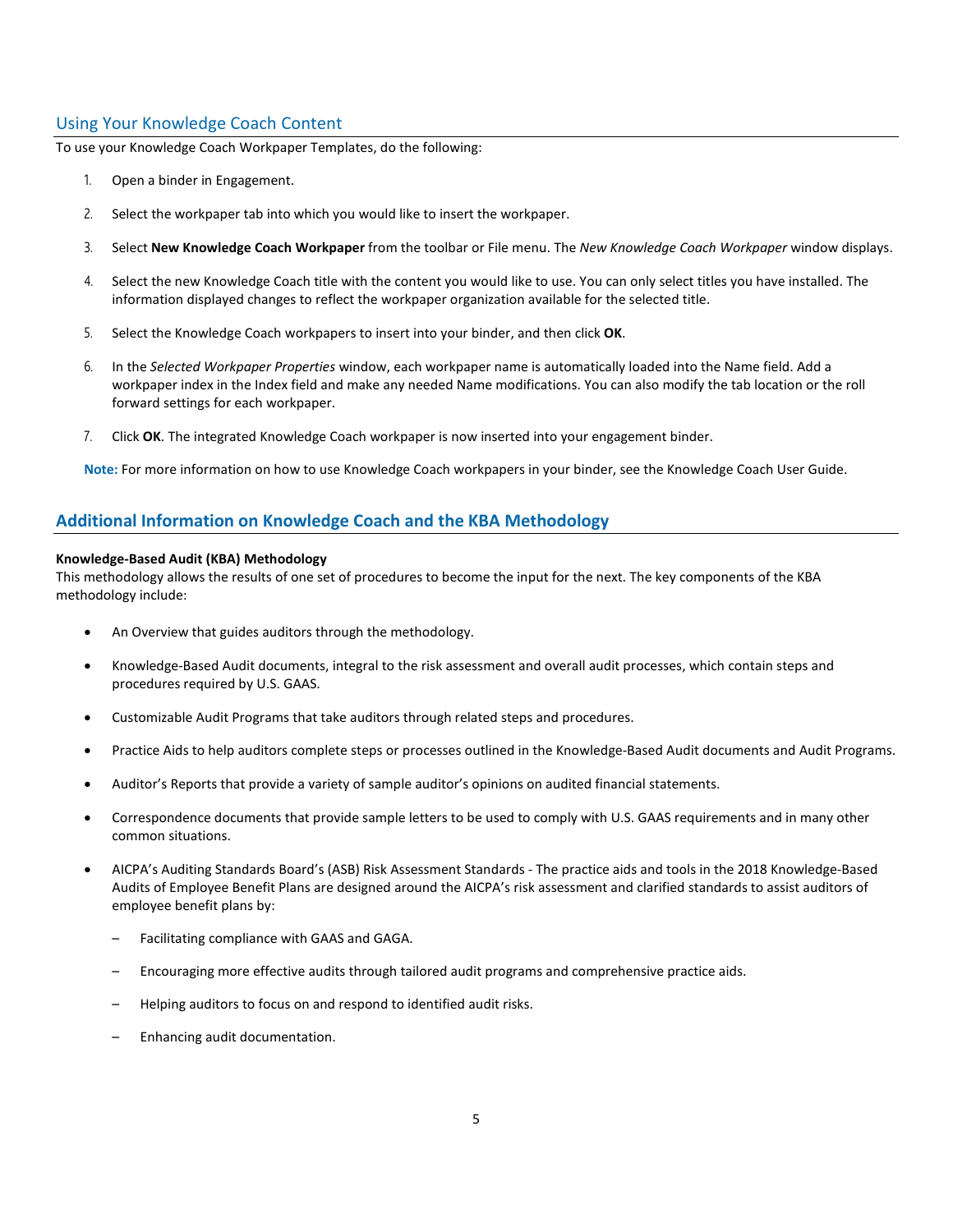## **CCH® ProSystem** *fx***® Knowledge Coach**

Knowledge Coach functionality allows auditors to use the Knowledge-Based-Audit methodology more efficiently by eliminating the need for duplicate entry of the same information, tailoring audit documentation to each particular engagement, and documenting the link between risks identified and procedures performed. AUD-100 Tailoring Question is a document in Knowledge Coach that presents engagement-level questions to aid in tailoring the engagement documentation for each client. Completing the questions helps the auditor avoid duplication and unnecessary workpapers.

**Note:** Before you begin your audit, please review the guidance in AUD-101 Overall Audit Program. This workpaper is intended to be your road map through a Knowledge-Based Audit methodology. You should start your audit with AUD-100 Tailoring Question Workpaper and AUD-101 Overall Audit Program.

## • **Risks**

Can be captured via the Risk Summary task pane from any Knowledge Coach workpaper by the current editor of KBA-502 Summary of Risk Assessments. This allows the user to continuously assess risks during the engagement. Several workpapers prompt the consideration of the presence of risks, but the Risk Summary task pane must be used to document those risks. All documented risks flow to the Risk Summary. To ensure risks show in findings tables, check the "workpaper identified in" field of the Risk pane.

## • **Information Flow**

Helps reduce the time spent duplicating information across forms. In addition, the flow of consistent information ensures that information and updates to information are not missed between workpapers. Drill-down functionality helps the user navigate quickly to the source of the information, aiding in the review of the audit file.

#### • **Diagnostics**

Help keep track of unresolved issues like unanswered questions, incomplete risks, program steps not linked to risks or relevant assertions, missing workpapers, and more.

#### • **Links to Accounting Research Manager (ARM)**

If you subscribe to an ARM library that includes audit content, you can link directly to source material from Resources within Knowledge Coach workpapers. These links have been updated to reference the accounting standards under the FASB Accounting Standards Codifications and the auditing standards issued by the AICPA. Also, if you subscribe to the Knowledge-Based Audits of Employee Benefit Plans Guide on ARM, you can take advantage of links to the audit guide material from within the Knowledge Coach documents.

#### • **Interpretive Guidance**

Is integrated into each Knowledge Coach template through the Tips view of each new task pane. Informational features include Practice Points, Examples, Optional Workpapers, and Resources to help auditors work more effectively and efficiently. You can also navigate from Resources within a document or the tip pane directly to CCH's Accounting Research Manager and industry audit guides by simply clicking on the Reference.